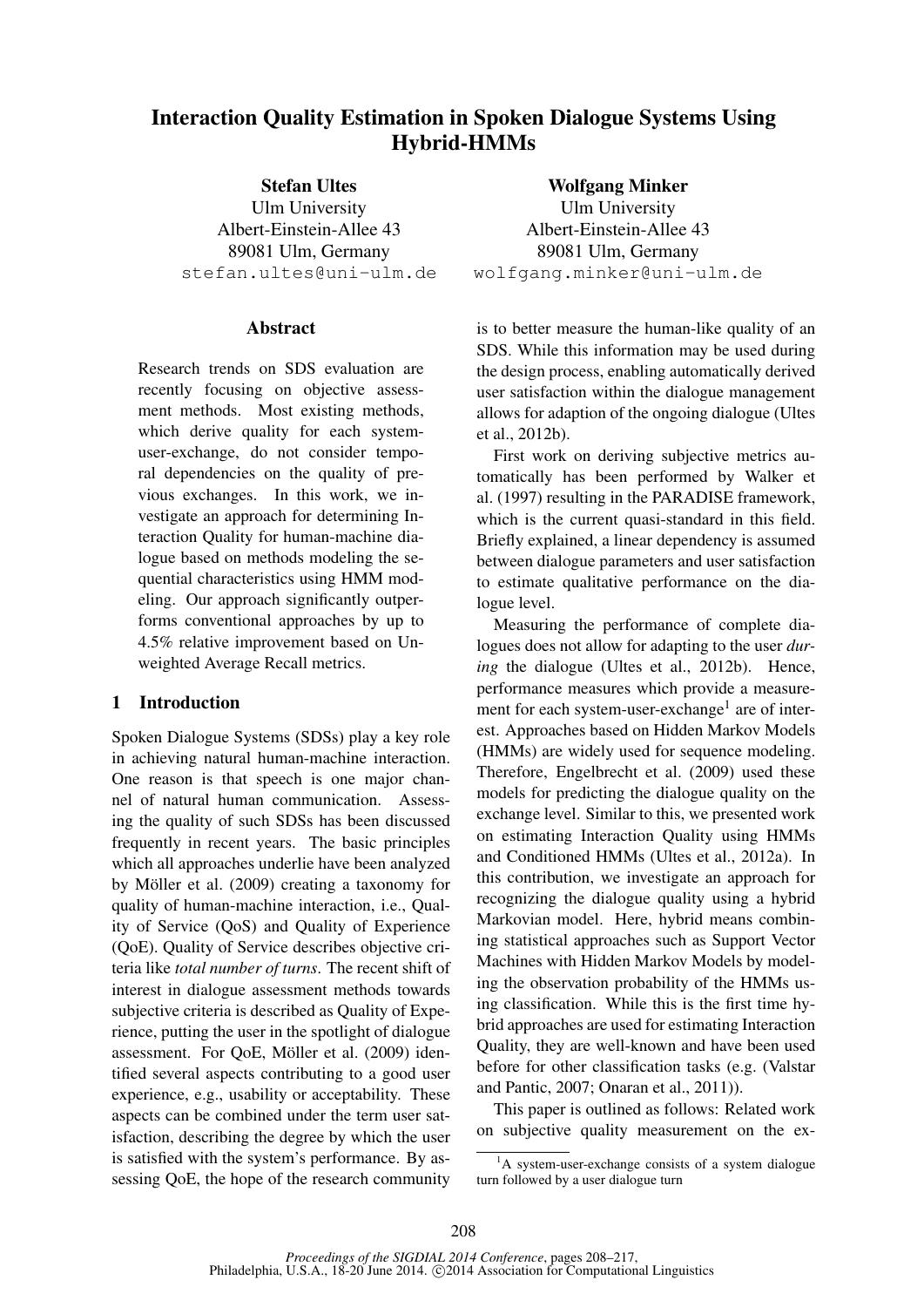change level is presented in Section 2. All experiments in this work are based on the Interaction Quality metric of the LEGO corpus described in Section 3. We motivate for introducing time dependency and present our own approach on recognizing Interaction Quality using a Markovian model presented in Section 4 and briefly present the classification algorithms used for the experiments in Section 5. Experiments are presented in Section 6 and their results discussion in Section 7.

## 2 Significant Related Work

Much research on predicting subjective quality measures on an exchange level has been performed hitherto. However, most of this body of work lacks of either taking account of the sequential structure of the dialogue or resulting in insufficient performance.

Engelbrecht et al. (2009) presented an approach using Hidden Markov Models (HMMs) to model the SDS as a process evolving over time. Performance ratings on a 5 point scale ("bad", "poor", "fair", "good", "excellent") have been applied by the users of the SDS during the dialogue. The interaction was halted while the user rated. A HMM was created consisting of 5 states (one for each rating) and a 6-dimensional input vector. While Engelbrecht et al. (2009) relied on only 6 input variables, we will pursue an approach with 29 input variables. Moreover, we will investigate dialogues of a real world dialogue system annotated with quality labels by expert annotators.

Higashinaka et al. (2010) proposed a model for predicting turn-wise ratings for human-human dialogues. Ratings ranging from 1 to 7 were applied by two expert annotators labeling for smoothness, closeness, and willingness. They achieved an UAR<sup>2</sup> of only 0.2-0.24 which is only slightly above the random baseline of 0.14.

Hara et al. (2010) derived turn level ratings from overall ratings of the dialogue which were applied by the users *after* the interaction on a five point scale within an online questionnaire. Using ngrams to model the dialogue by calculating n-gram occurrence frequencies for each satisfaction value showed that results for distinguishing between six classes at any point in the dialogue to be hardly above chance.

A more robust measure for user satisfaction has been presented by Schmitt et al. (2011) within





Figure 1: A dialogue may be separated into a sequence of system-user-exchanges where each exchange  $e_i$  consists of a system turn  $s_i$  followed by a user turn  $u_i$ .

their work about Interaction Quality (IQ) for Spoken Dialogue Systems. In contrast to user satisfaction, the labels were applied by expert annotators *after* the dialogue at the exchange level. Automatically derived parameters were used as features for creating a statistical model using static feature vectors. Schmitt et al. (2011) performed IQ recognition on the LEGO corpus (see Section 3) using linear SVMs. They achieved an  $UAR<sup>2</sup>$  of 0.58 based on 10-fold cross-validation which is clearly above the random baseline of 0.2. Ultes et al. (2012a) put an emphasis on the sequential character of the IQ measure by applying a Hidden Markov Models (HMMs) and a Conditioned Hidden Markov Models (CHMMs). Both have been applied using 6-fold cross validation and a reduced feature set of the LEGO corpus achieving an UAR<sup>2</sup> of 0.44 for HMMs and 0.39 for CHMMs. While Ultes et al. (2012a) used generic Gaussian Mixture Models to model the observation probabilities, we use confidence distributions of static classification algorithms.

## 3 The LEGO Corpus

For Interaction Quality (IQ) estimation, we use the LEGO corpus published by Schmitt et al. (2012). Interaction Quality is defined similarly to user satisfaction: While the latter represents the true disposition of the user, IQ is the disposition of the user assumed by an expert annotator. Here, expert annotators are people who listen to recorded dialogues after the interactions and rate them by assuming the point of view of the actual person performing the dialogue. These experts are supposed to have some experience with dialogue systems. In this work, expert annotators were "advanced students of computer science and engineering" (Schmitt et al., 2011), i.e., grad students.

The LEGO corpus is based on 200 calls to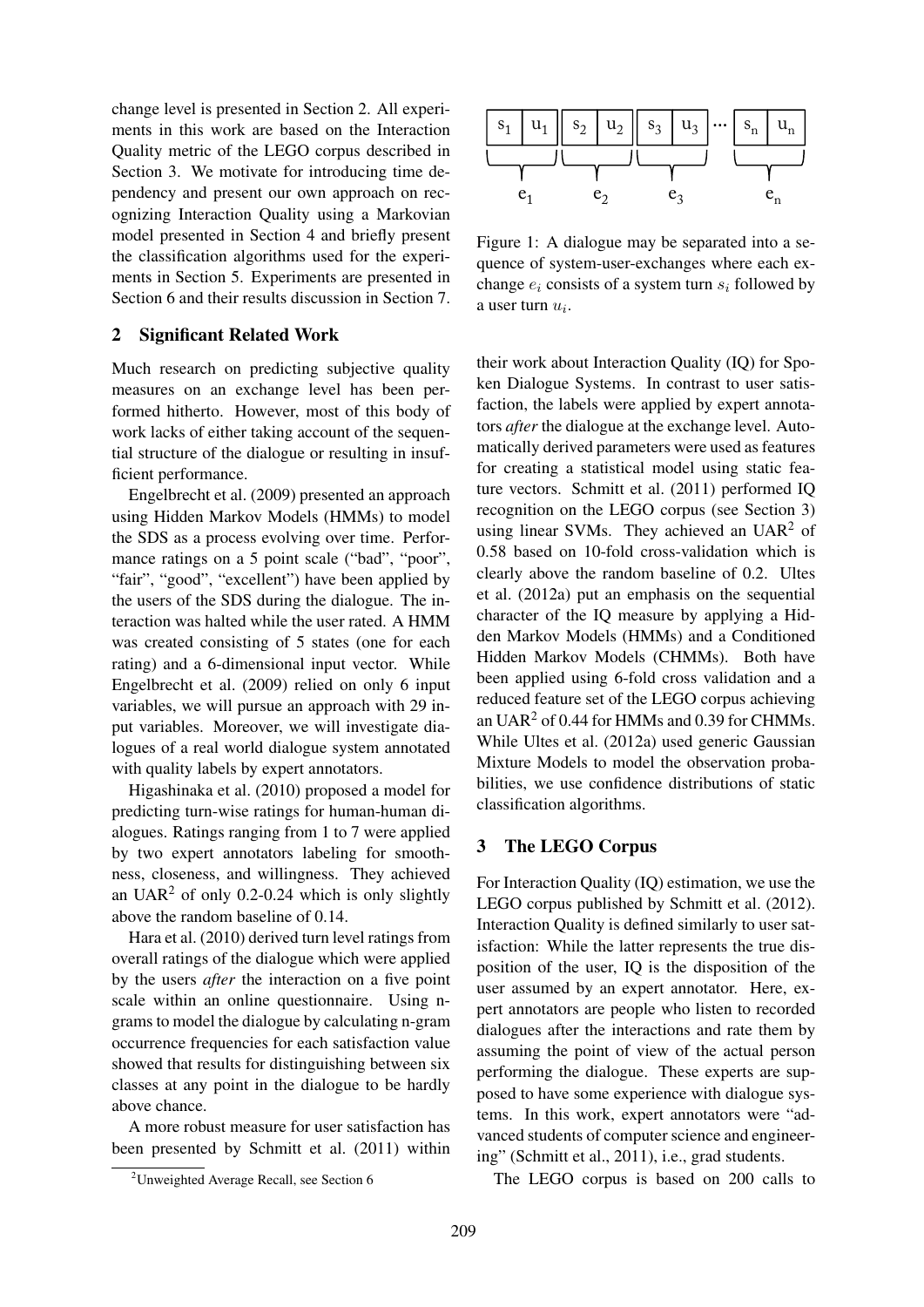

Figure 2: The three different modeling levels representing the interaction at exchange  $e_n$ . The most detailed exchange level, comprising parameters of the current exchange; the window level, capturing important parameters from the previous n dialog steps (here  $n = 3$ ); the dialog level, measuring overall performance values from the entire previous interaction.

the "Let's Go Bus Information System" of the Carnegie Mellon University in Pittsburgh (Raux et al., 2006) recorded in 2006. Labels for IQ have been assigned by three expert annotators to 200 calls consisting of 4,885 system-user-exchanges (see Figure 1) in total with an inter-annotator agreement of  $\kappa = 0.54$ . This may be considered as a moderate agreement (cf. Landis and Koch's Kappa Benchmark Scale (1977)) which is quite good considering the difficulty of the task that required to rate each exchange. For instance, if one annotator reduces the IQ value only one exchange earlier than another annotator, both already disagree on two exchanges. The final label was assigned to each exchange by using the median of all three individual ratings.

IQ was labeled on a scale from 1 (extremely unsatisfied) to 5 (satisfied) considering the complete dialogue up to the current exchange. Thus, each exchange has been rated without regarding any upcoming user utterance. As the users are expected to be satisfied at the beginning, each dialogue's initial rating is 5. In order to ensure consistent labeling, the expert annotators had to follow labeling guidelines (Schmitt et al., 2012).

An example of an annotated dialogue is shown in Table 5. It starts off with a good IQ until the system provides some results and then falls drastically as the user input does not correspond to what the system expects. Thus, the system remains in a loop until the user reacts appropriately.

Parameters used as input variables for the IQ model have been derived from the dialogue system modules automatically for each exchange. Furthermore, parameters on three levels have been created: the *exchange level*, the *dialogue level*, and the *window level* (see Figure 2). As parameters like ASRCONFIDENCE (confidence of speech recognition) or UTTERANCE (word sequence recognized by speech recognition) can directly be

acquired from the dialogue modules they constitute the *exchange level*. Counts, sums, means, and frequencies of *exchange level* parameters from multiple exchanges are computed to constitute the *dialogue level* (all exchanges up to the current one) and the *window level* (the three previous exchanges).

# 4 Hybrid-HMM

As Schmitt et al. (2011) model the sequential character of the data only indirectly by designing special features, our approach applies Markovian modeling to directly model temporal dependencies. Temporal dependencies on previous system-user-exchanges are not taken into account by Schmitt et al.; only parameters derived from the current exchange are used. However, we found out that Interaction Quality is highly dependent on the IQ value of the previous exchange. Adding the parameter  $IQ_{prev}$  describing the previous IQ value to the input vector to the IQ model consisting of several parameters results in an extended input vector. Calculating the Information Gain Ratio (IGR) of each parameter of the extended input vector shows that  $IQ_{prev}$  achieves the highest IGR value of 1.0. In other words,  $IQ_{prev}$  represents the parameter which contains the most information for the classification task.

While performing IQ recognition on the extended features set using the annotated IQ values results in an UAR of 0.82, rather using the estimated IQ value results in an UAR of only 0.43. Consequently, other configurations have to be investigated. Here, Markovian approaches offer a self-contained concept of using these temporal dependencies. However, Ultes et al. (2012a) showed that applying neither a classical HMM nor a conditioned HMM yields results outperforming static approaches.

Therefore, in this Section we present a Hybrid-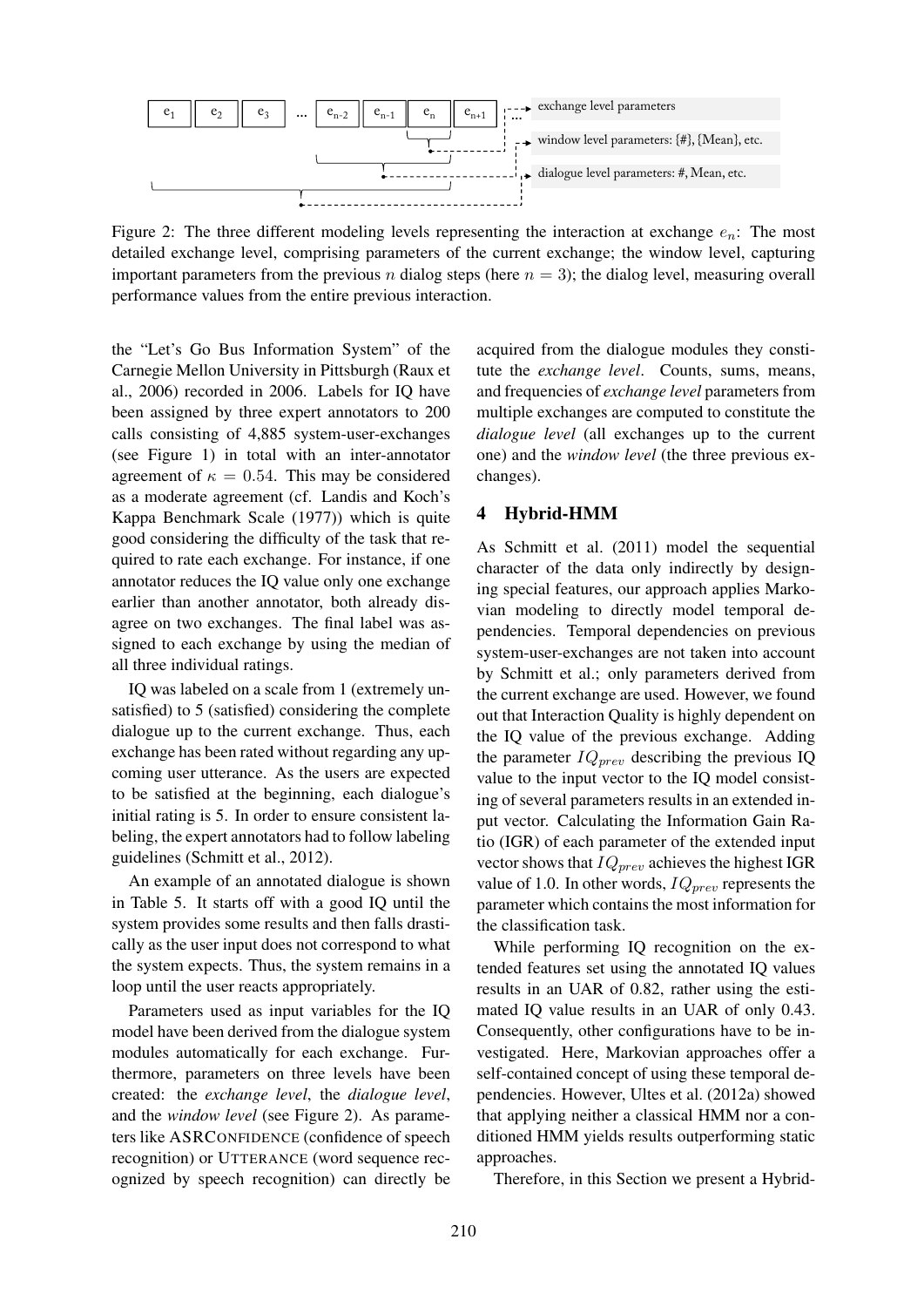HMM approach, which is based on the classical HMM and takes advantage of good performing existing static classification approaches. The classical HMM, specifically used for time-sequential data, consists of a set of states  $S$  with transition probability matrix  $A$  and initial probability vector  $\pi$  over a set of observations B (also called vocabulary) and an observation function  $b_{q_t}$  dependent on the state  $q_t$ . For calculating the probability  $p(q_t|O_t, \lambda)$  of seeing observation sequence  $O_t = (o_1, o_2, \ldots, o_t)$  while being in state  $q_t$  at time t given the HMM  $\lambda$ , the Forward Algorithm is used:

$$
p(q_t = s_j | O_t, \lambda) = \alpha_t(j)
$$
  
= 
$$
\sum_{i=1}^{|S|} \alpha_{t-1}(i) a_{ij} b_j(o_t) .
$$
 (1)

Here,  $a_{ij}$  describes the transition probability of transitioning from state  $s_i$  to state  $s_j$ . To find a suitable model  $\lambda$ , the HMM must be trained, for example, by using the Baum-Welch algorithm. Usually, the observation function  $b_{q_t}$  is modeled with Gaussian mixture models (GMMs). For more information on general HMMs, please refer to Rabiner et al. (1989).

For determining the most likely class  $\hat{\omega}_t$  at time t, where each state  $j \in S$  is associated with one class  $\omega$ , the following equation is used:

$$
\hat{\omega}_t = \arg \max_j \alpha_t(j) . \tag{2}
$$

For applying an HMM while exploiting existing statistical classification approaches, the observation function  $b_i(o_t)$  is modeled by using confidence score distributions of statistical classifiers, e.g., a Support Vector Machine in accordance with Schmitt et al. (2011) (see Section 5). Furthermore, the transition function  $a_{ij}$  is computed by taking the frequencies of the state transitions contained in the given corpus. Therefore, an ergodic HMM is used comprising five states with each representing one of the five IQ scores.

Moreover, in SDSs, a system action act is performed at the end of each system turn. This can be utilized by adding an additional dependency on this action to the state transition function  $a_{ij}$ . By augmenting Equation 1, this results in

$$
\alpha_t(j) = \sum_{i=1}^{|S|} \alpha_{t-1}(i) a_{ij, \text{act}} b_j(o_t) . \tag{3}
$$

This refinement models differences in state transitions evoked by different system actions, e.g., a different transition probability is expected if a WAIT action is performed compared to a CONFIR-MATION. Equation 3 is equal to the belief update equation known from the Partially Observable Markov Decision Process formalism (Kaelbling et al., 1998).

Therefore, two versions of the Hybrid-HMM are evaluated: an action-independent version as in Equation 1 and an action-dependent version as in Equation 3.

### 5 Classifier Types

For modeling the observation probability  $b_i(o_t)$  of the hybrid HMM, multiple classification schemes have been applied to investigate the influence of observation distributions with different characteristics on the overall performance.

In general, classification means estimating a class  $\hat{\omega}$  to the given observation  $\sigma$  by comparing the class-wise probabilities  $p(\omega|o)$ . In this work, this probability may be used to model the observation probability  $b_i(o)$  of the HMM by the posterior probability

$$
p(\omega|o) = b_j(o) \tag{4}
$$

for  $j = \omega$ .

As not all classification algorithms provide a posterior probability, it may be replaced by the confidence distribution. A general description of the classification algorithms used in this work are described in the following Section along with a motivation for the feature subset of the LEGO corpus used for estimating the Interaction Quality in this work.

#### 5.1 Support Vector Machine

For a two class problem, a Support Vector Machine (SVM) (Vapnik, 1995) is based on the concept of linear discrimination with maximum margin by defining a hyperplane separating the two classes. The estimated class  $\hat{\omega}$  for observation vector  $\vec{o}$  is based on the sign of the decision function

$$
k(\vec{o}) = \sum_{i=1}^{N} \alpha_i z_i K(\vec{m}_i, \vec{o}) + b , \qquad (5)
$$

where  $\vec{m}_i$  represent support vectors defining the hyper plane (together with  $b$ ),  $z_i$  the known class  $\vec{m}_i$  belongs to,  $\alpha_i$  the weight of  $\vec{m}_i$ , and  $K(\cdot, \cdot)$  a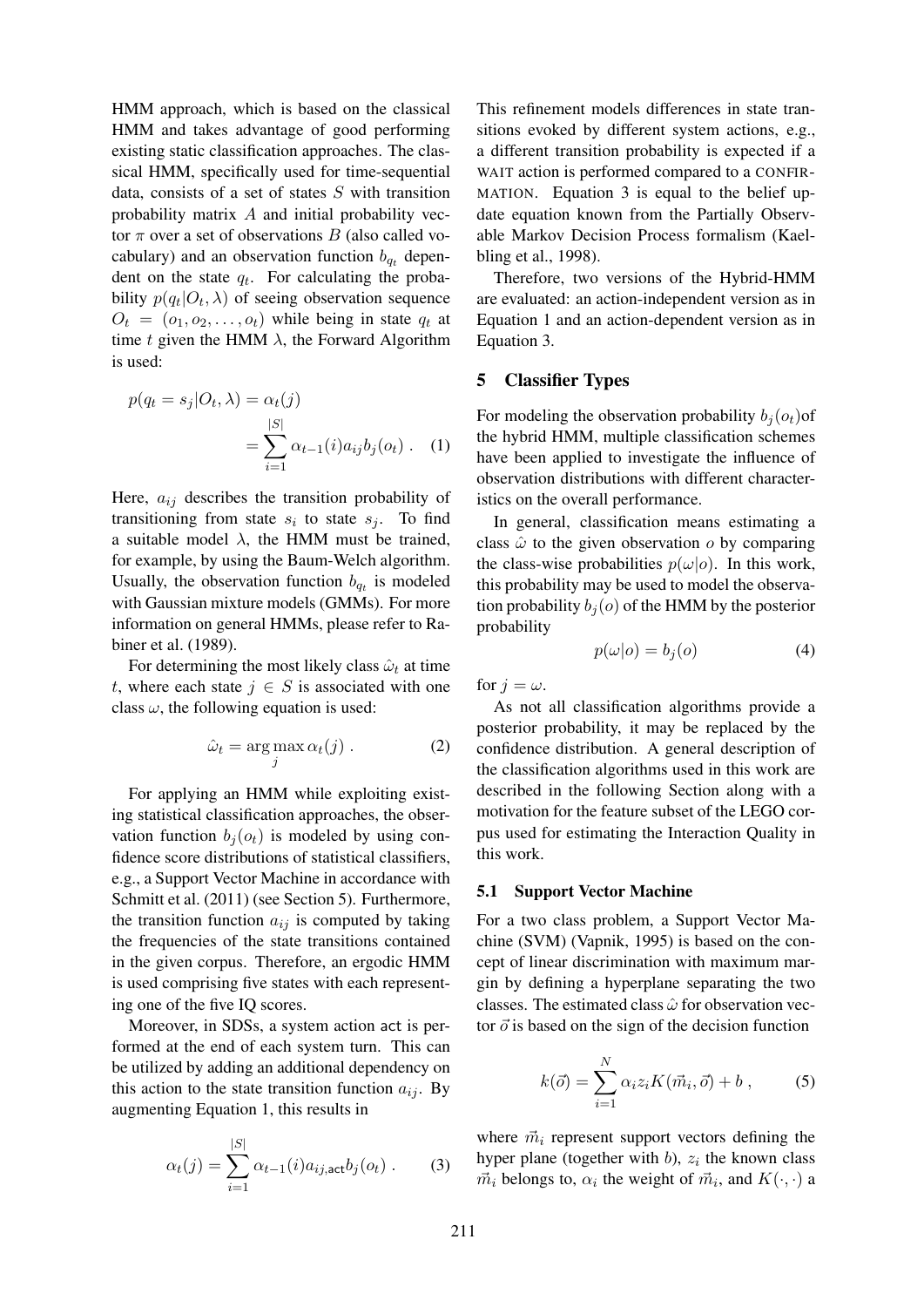kernel function. The kernel function is defined as

$$
K(\vec{m}, \vec{m}') = \langle \varphi(\vec{m}), \varphi(\vec{m}') \rangle , \qquad (6)
$$

where  $\varphi(\vec{m})$  represents a transformation function mapping  $\vec{m}$  into a space  $\Phi$  of different dimensionality and  $\langle \cdot, \cdot \rangle$  defines a scalar product in  $\Phi$ . By using the kernel function, the linear discrimination may happen in a space of high dimensionality without explicitly transforming the observation vectors into said space.

The SVM implementation which is used in this contribution is *libSVM* (Chang and Lin, 2011). As this algorithm does not provide class probabilities directly, the respective confidence scores are used.

## 5.2 Naive Bayes

For deriving the posterior probability, the Naive Bayes classifier may be used. It calculates the posterior probability  $P(\omega|o)$  of having class  $\omega$  when seeing the *n*-dimensional observation vector  $\vec{o}$  by applying Bayes rule (Duda et al., 2001):

$$
P(\omega|\vec{o}) = \frac{p(\vec{o}|\omega) \cdot P(\omega)}{p(\vec{o})} \ . \tag{7}
$$

In general, observations, i.e., elements of the observation vector, may be correlated with each other and introducing independence assumptions between these elements does usually not reflect the true state of the world. However, correlations are often not very high thus simplifying the Bayes problem has proved to result in reasonable performance. This is utilized by the Naive Bayes classifier by assuming said independence thus calculating

$$
p(\vec{o}|\omega) = \prod_{i=1}^{n} p(o_i|\omega) . \qquad (8)
$$

#### 5.3 Rule Induction

The classification algorithm Rule Induction or Rule Learner is based on the idea of defining rules to assign classes  $\hat{\omega}$  to observation vectors  $\vec{o}$ . In this work, the algorithm RIPPER (Repeated Incremental Pruning to Produce Error Reduction) (Cohen, 1995) is used where each rule consists of conjunctions of  $A_n = v$ , where  $A_n$  is a nominal attribute, or  $A_c \ge \theta$ ,  $A_c \le \theta$ , where  $A_c$  is a continuous attribute. Each part of the observation vector  $\vec{o}$  is reflected by one of the attributes. The basic process of the algorithm for generating rules is divided into

three steps: First, rules are grown by adding attributes to the rule. Second, the rules are pruned. If the resulting rule set is not of sufficient performance, all training examples which are covered by the generated rules are removed from the example set and a new rule is created.

## 5.4 Feature selection

As stated previously, all experiments are based on the LEGO corpus presented in Section 3. In order to keep the presented results comparable to previous work based on HMM and CHMM (Ultes et al., 2012a), a reduced parameter set is used. Parameters with constant values for most exchanges have been excluded. These would result in rows of zeros during computation of the covariance matrices of the feature vectors, which are needed for HMM and CHMM classification. A row of zeros in the covariance matrix will make it noninvertible, which will cause errors during the computation of the emission probabilities.

Therefore, a feature set consisting of 29 interaction parameters is used for both defining a baseline and for evaluating the Hybrid-HMM. The set consists of the following parameters (for an explanation of the features, please refer to (Schmitt et al., 2012)):

- Exchange Level ASRRECOGNITIONSTATUS, ACTIVITY-TYPE, ASRCONFIDENCE, ROLEINDEX, ROLENAME, UTD, REPROMPT?, BARGED-IN?, DD, WPST, WPHT
- Dialogue Level MEANASRCONFIDENCE, #ASRREJEC-TIONS, #TIMEOUTS ASRREJ, #BARGEINS, %ASR-REJECTIONS, %TIMEOUTS ASRREJ, %BARGEINS, #REPROMPTS, %REPROMPTS, #SYSTEMQUESTIONS
- Window Level #TIMEOUTS\_ASRREJ, #ASRREJEC-TIONS, #BARGEINS, %BARGEINS, #SYSTEMQUES-TIONS, MEANASRCONFIDENCE, #ASRSUCCESS, #RE-PROMPT

For act in Equation 3, the exchange level parameter ACTIVITYTYPE is used which may take one out of the four values "Announcement", "Confirmation", "Question", or "wait". Their distribution within the LEGO corpus is depicted in Figure 3.

## 6 Experiments and Results

All experiments are conducted using 6-fold crossvalidation<sup>3</sup>. This includes the baseline approach

<sup>&</sup>lt;sup>3</sup>Six folds have been selected as a reasonable trade-off between validity and computation time.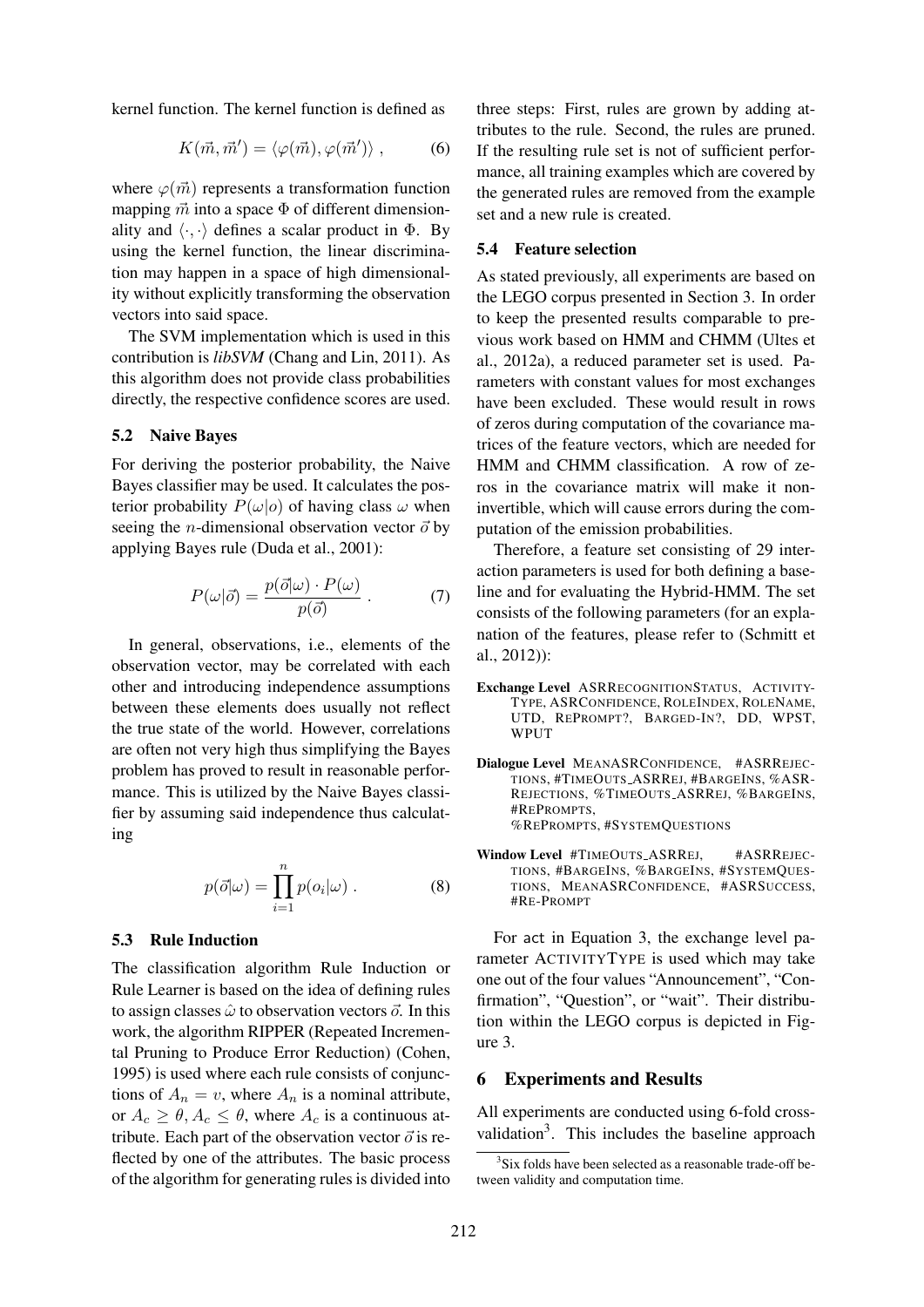

Figure 3: Distribution of the four values for act in Equation 3 in the LEGO corpus. While "wait" occurs rarely, the other three main actions occur at roughly the same frequency.

(also producing the observation probabilities of the Hybrid-HMM approach) and the evaluation of the Hybrid-HMM. For the latter, two phases of cross-validation were applied.

Interaction Quality estimation is done by using three commonly used evaluation metrics: *Unweighted Average Recall (UAR)*, *Cohen's Kappa* (Cohen, 1960) and *Spearman's Rho* (Spearman, 1904). These are also selected as the same metrics have been used in Schmitt et al. (2011) as well.

Recall in general is defined as the rate of correctly classified samples belonging to one class. The recall in UAR for multi-class classification problems with N classes  $recall_i$  is computed for each class  $i$  and then averaged over all class-wise recalls:

$$
UAR = \frac{1}{N} \sum_{i=1}^{N} recall_i . \tag{9}
$$

Cohen's Kappa measures the relative agreement between two corresponding sets of ratings. In our case, we compute the number of label agreements corrected by the chance level of agreement divided by the maximum proportion of times the labelers could agree. However, Cohen's weighted Kappa is applied as ordinal scores are compared (Cohen, 1968). A weighting factor  $w$  is introduced reducing the discount of disagreements the smaller the difference is between two ratings:

$$
w = \frac{|r_1 - r_2|}{|r_{max} - r_{min}|} \,. \tag{10}
$$

Here,  $r_1$  and  $r_2$  denote the rating pair and  $r_{max}$ and  $r_{min}$  the maximum and minimum ratings possible.

Table 1: Results for IQ recognition of the statistical classifiers: UAR,  $\kappa$  and  $\rho$  for linear SVM, Bayes classification and Rule Induction.  $\sigma^2$  represents the variances of the confidence scores.

|                | <b>UAR</b> | $\kappa$ | D    |      |
|----------------|------------|----------|------|------|
| SVM (linear)   | .495       | .611     | .774 | .020 |
| Bayes          | .467       | .541     | .716 | .127 |
| Rule Induction | .596       | .678     | .790 | .131 |

Correlation between two variables describes the degree by which one variable can be expressed by the other. Spearman's Rho is a non-parametric method assuming a monotonic function between the two variables (Spearman, 1904).

#### 6.1 Baseline

As baseline, we adapted the approach of Schmitt et al. (2011). While they focused only on an SVM with linear kernel, we investigate three different static classification approaches. Different classifiers will produce different confidence distributions. These distributions will have different characteristics which is of special interest for evaluating the Hybrid-HMM as will be discussed in Section 7. The confidence characteristics are represented by the variance of the confidence scores  $\sigma^2$ . This variance is used as indicator for how certain the classifier is about its results. If one IQ value has a high confidence while all others have low confidence, the classifier is considered to be very certain. This also results in a high variance. Vice versa, if all IQ values have almost equal confidence indicates high uncertainty. This will result in a low variance.

The classification algorithms, which have been selected arbitrarily, are SVM with linear kernel, Naive Bayes, and Rule Induction (see Section 5). The results in Table 1 show that an SVM with linear kernel (as used by Schmitt et al. (2011)) performs second best with an UAR of 0.495 after Rule Induction with an UAR of 0.596. The results of the SVM differ from the results obtained by Schmitt et al. (UAR of 0.58) as we used a reduced feature set while they used all available features.

#### 6.2 Hybrid-HMM

For evaluating the Hybrid-HMM on Interaction Quality recognition, three aspects are of interest. Most prominent is whether the presented approaches outperform the baseline, i.e., the clas-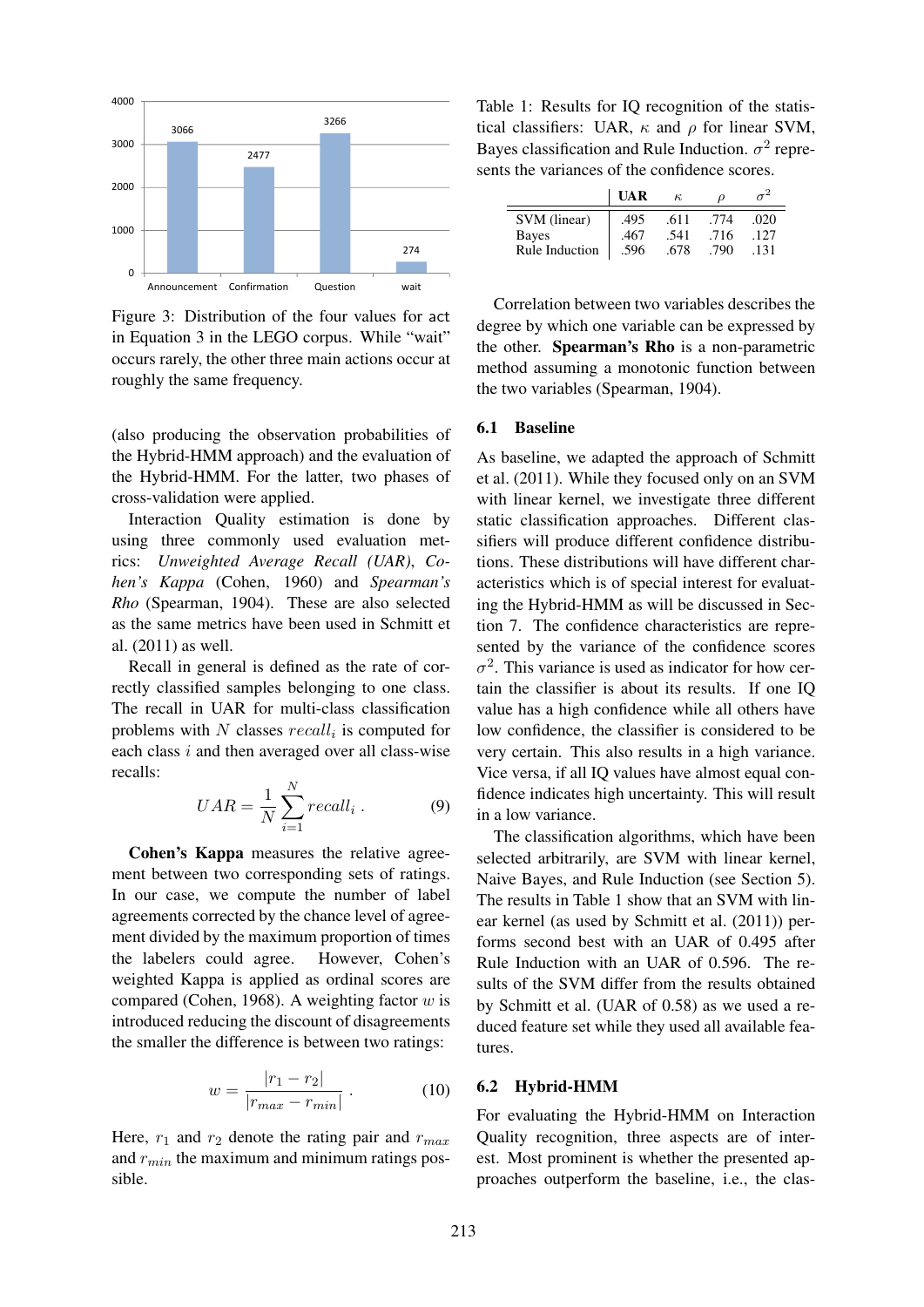

Figure 4: Relative difference of UAR in percent between the baseline performance and the Hybrid-HMM for the action-independent (AI), action-dependent (AD) and handcrafted (HC) transition matrix. Differences marked with an \* are significant (Wilcoxon test (Wilcoxon, 1945),  $\alpha$  < 0.05).

Table 2: Results for the Hybrid-HMM approach: UAR,  $\kappa$  and  $\rho$  for the action-independent (AI) and action-dependent (AD) versions.

|                                                                                               | <b>UAR</b> |    |  |                |  |    |
|-----------------------------------------------------------------------------------------------|------------|----|--|----------------|--|----|
|                                                                                               | AI         | AD |  | $AI$ $AD$ $AI$ |  | AD |
| SVM (linear)   .477 .484   .599 .598   .770 .771<br>Bayes   .486 .489   .563 .564   .737 .741 |            |    |  |                |  |    |
|                                                                                               |            |    |  |                |  |    |
| Rule Induction   .608 .609   .712 .714   .826 .824                                            |            |    |  |                |  |    |

sifier which produces the observation probabilities. Moreover, performance values of actiondependent approaches and action-independent approaches are compared. In addition, the results are analyzed with respect to the characteristic of the confidence distribution.

For producing the confidence scores representing the observation probabilities, the statistical classification algorithms presented in Section 6.1 are used. The initial distribution  $\pi$  for each HMM was chosen in accordance with the annotation guidelines of the LEGO corpus starting each dialogue with an IQ score of 5 resulting in

$$
\pi_5 = P(IQ = 5) = 1.0
$$
  
\n
$$
\pi_4 = \pi_3 = \pi_2 = \pi_1 = P(IQ \neq 5) = 0.0.
$$

Results of the experiments with action-dependent (AD) and action-independent (AI) transition function may be seen in Table 2. Again, Rule Induction performed best with Naive Bayes on the second and SVM on the third place.

# 7 Discussion

While previous work on applying the HMM and CHMM for IQ recognition could not outperform the baseline (Ultes et al., 2012a), Hybrid-HMM experiments show a significant improvement in UAR, Cohen's  $\kappa$  and Spearman's  $\rho$  for Naive Bayes and Rule Induction. While performance declines for the linear SVM, this difference has shown to be not significant.

The relative difference of the Hybrid-HMM compared to the respective baseline approaches using an action-dependent and an actionindependent transition matrix is depicted in Figure 4. Improvement for the Bayes method was the highest significantly increasing UAR by up to 4.5% relative to the baseline. However, adding action-dependency to the Hybrid-HMM does not show any effect. This may be a result of using ACTIVITYTYPE instead of the actual action. However, using the actual action would result in the need for more data as it contains 45 different values. Significance for all results has been calculated using the Wilcoxon test (Wilcoxon, 1945) by pair-wise comparison of the estimated IQ values of all exchanges. All results except for the decline in SVM performance are significant with  $\alpha$  < 0.05.

Correlating the confidence variances shown in Table 1 with the improvements of the Hybrid-HMM reveals that for methods with a high variance—and therefore with a greater certainty about the classification result—, an improvement could be accomplished. However, the perfor-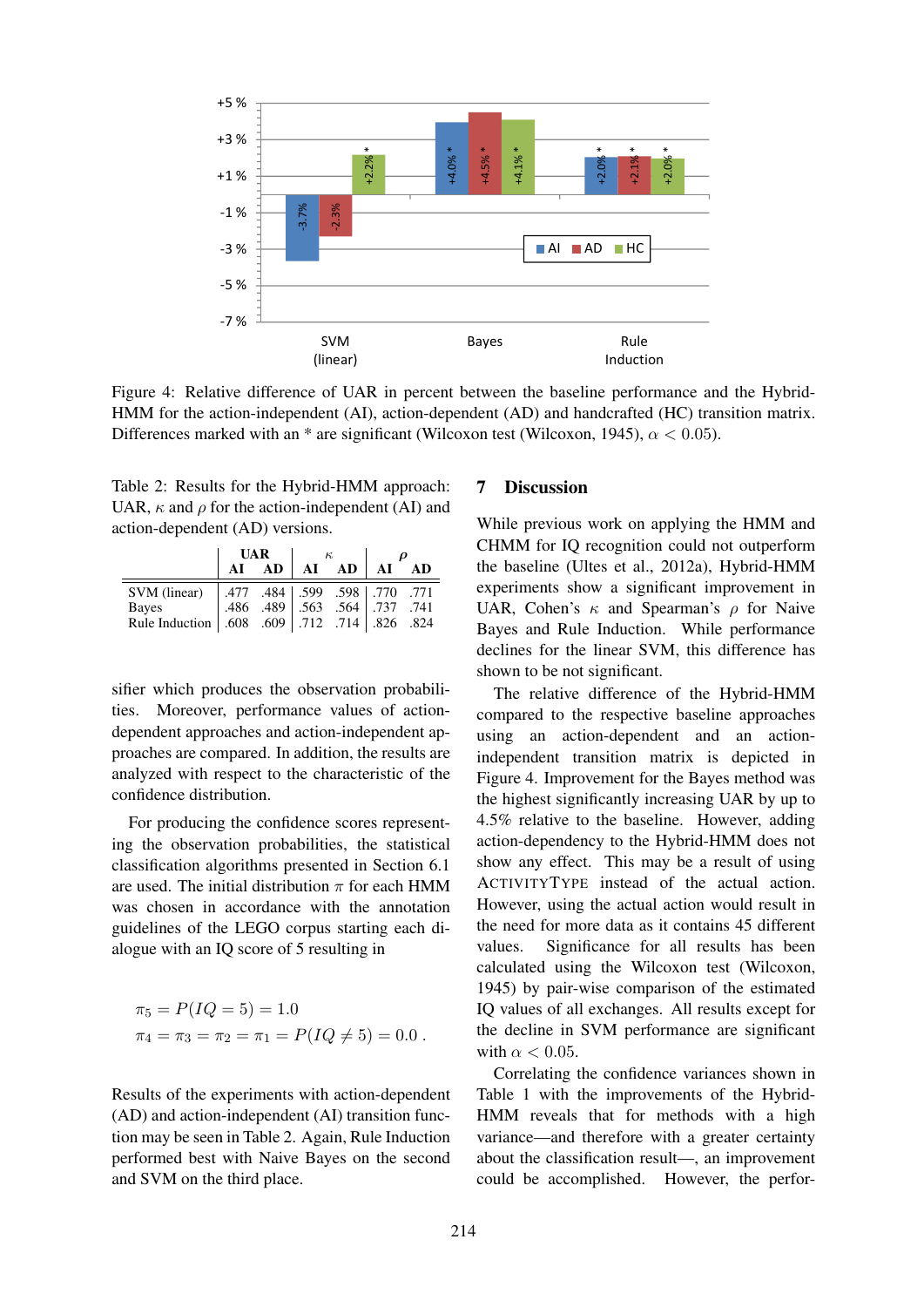Table 3: Results of Hybrid-HMM with handcrafted transition matrix of the action-independent version.

|                | UAR  | ĸ.   |      |
|----------------|------|------|------|
| SVM (linear)   | .506 | .642 | .797 |
| Bayes          | .487 | .563 | .734 |
| Rule Induction | .608 | .712 | -825 |

Table 4: Handcrafted transition matrix based on empirical data.

| to   |      |      |      |      |      |
|------|------|------|------|------|------|
| from |      |      |      |      |      |
|      | 0.7  | 0.3  |      |      |      |
|      | 0.25 | 0.5  | 0.25 |      |      |
|      |      | 0.25 | 0.5  | 0.25 |      |
|      | 0    |      | 0.25 | 0.5  | 0.25 |
|      |      |      |      | 0.3  | 07   |

mance declined for classification approaches with a low confidence variance, which can be seen as a sign for uncertain classification results.

While the results for Hybrid-HMM are encouraging, creating a simple handcrafted transition matrix for the action-independent version shown in Table 4 achieved even more promising results as performance for all classifier types could be improved significantly compared to the baseline (see Table 3). The handcrafted matrix was created in a way to smooth the resulting estimates as only transitions from one IQ rating to its neighbors have a probability greater than zero. Drastic changes in the estimated IQ value compared to the previous exchange are thus less likely. The exact values have been derived empirically. By applying this handcrafted transition matrix, even SVM performance with linear kernel could be improved significantly by 2.2% in UAR (see Figure 4) compared to the baseline.

For creating the Interaction Quality scores, annotation guidelines were used resulting in certain characteristics of IQ. Therefore, it may be assumed that the effect of exploiting the dependency on previous states is just a reflection of the guidelines. While this might be true, applying a Hybrid HMM for IQ recognition is reasonable as, despite the guidelines, the IQ metric itself is strongly related to user satisfaction, i.e., ratings applied by users (without guidelines), achieving a Spearman's  $\rho$  of 0.66 ( $\alpha$  < 0.01) (Ultes et al., 2013).

## 8 Conclusions

As previously published, approaches for recognizing the Interaction Quality of Spoken Dialogue

Systems are based on static classification without temporal dependency on previous values, a Hybrid Hidden Markov Model approach has been investigated based on three static classifiers. The Hybrid-HMM achieved a relative improvement up to 4.5% and a maximum of 0.61 UAR. Analyzing the experiments revealed that, while an improvement could be achieved with the Hybrid-HMM approach, handcrafting a transition model achieved even better results as performance for all analyzed classifier types could be improved significantly. Furthermore, applying the Hybrid-HMM approach only yields improved performance if the basic classifier itself has a high confidence about its results.

Further research should be conducted investigating the question how the presented approach as well as the Interaction Quality paradigm in general will generalize for different dialogue domains. As IQ is designed to be domain independent, it may be expected that the Hybrid-HMM will be applicable for different dialogue domains as well.

Finally, it is notable that rule induction outperformed SVM approaches in the baseline by 10 percentage points. While this contribution does not focus on this, analyzing the model may help in understanding the problem of estimating Interaction Quality better, especially since rule-based recognition methods allow easy interpretation.

### Acknowledgments

This work was supported by the Transregional Collaborative Research Centre SFB/TRR 62 "Companion-Technology for Cognitive Technical Systems" which is funded by the German Research Foundation (DFG).

#### **References**

- Chih-Chung Chang and Chih-Jen Lin. 2011. LIB-SVM: A library for support vector machines. *ACM Transactions on Intelligent Systems and Technology*, 2:27:1–27:27.
- Jacob Cohen. 1960. A coefficient of agreement for nominal scales. In *Educational and Psychological Measurement*, volume 20, pages 37–46, April.
- Jacob Cohen. 1968. Weighted kappa: Nominal scale agreement provision for scaled disagreement or partial credit. *Psychological bulletin*, 70(4):213.
- William W. Cohen. 1995. Fast effective rule induction. In *Proceedings of the 12th International Con-*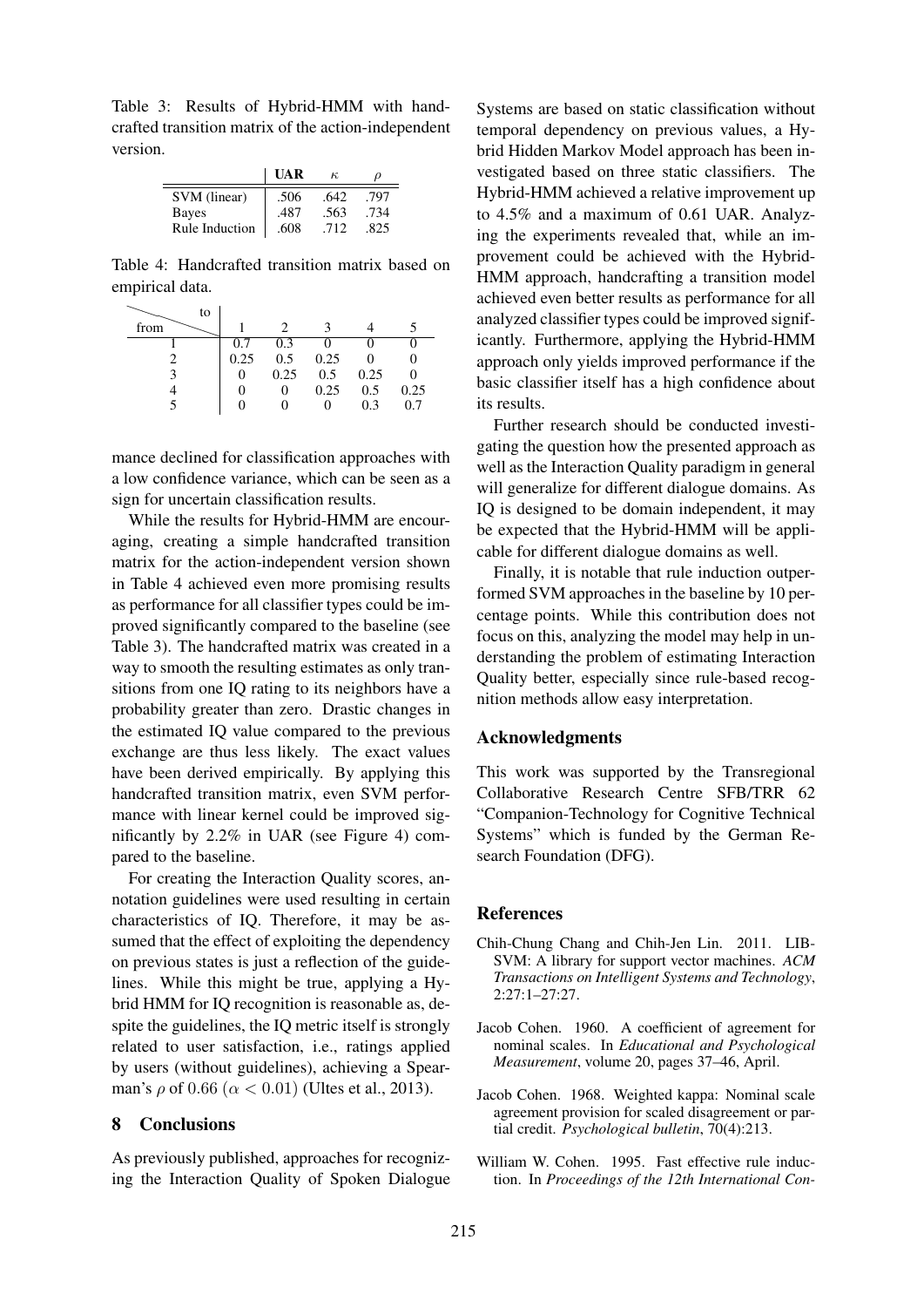*ference on Machine Learning*, pages 115–123. Morgan Kaufmann, July.

- Richard O. Duda, Peter E. Hart, and David G. Stork. 2001. *Pattern Classification (2nd Edition)*. Wiley-Interscience, 2 edition, November.
- Klaus-Peter Engelbrecht, Florian Gödde, Felix Hartard, Hamed Ketabdar, and Sebastian Möller. 2009. Modeling user satisfaction with hidden markov model. In *SIGDIAL '09: Proceedings of the SIG-DIAL 2009 Conference*, pages 170–177, Morristown, NJ, USA. ACL.
- Sunao Hara, Norihide Kitaoka, and Kazuya Takeda. 2010. Estimation method of user satisfaction using n-gram-based dialog history model for spoken dialog system. In *Proceedings of the Seventh conference on International Language Resources and Evaluation (LREC'10)*, Valletta, Malta, May. ELRA.
- Ryuichiro Higashinaka, Yasuhiro Minami, Kohji Dohsaka, and Toyomi Meguro. 2010. Issues in predicting user satisfaction transitions in dialogues: Individual differences, evaluation criteria, and prediction models. In *Spoken Dialogue Systems for Ambient Environments*, volume 6392 of *Lecture Notes in Computer Science*, pages 48–60. Springer Berlin / Heidelberg.
- L. P. Kaelbling, M. L. Littman, and A. R. Cassandra. 1998. Planning and acting in partially observable stochastic domains. *Artificial Intelligence*, 101(1- 2):99–134.
- J. R. Landis and G. G. Koch. 1977. The measurement of observer agreement for categorical data. *Biometrics*, 33(1):159–174, March.
- Sebastian Möller, Klaus-Peter Engelbrecht, C. Kühnel, I. Wechsung, and B. Weiss. 2009. A taxonomy of quality of service and quality of experience of multimodal human-machine interaction. In *Quality of Multimedia Experience, 2009. QoMEx 2009. International Workshop on*, pages 7–12, July.
- Ibrahim Onaran, N Firat Ince, A Enis Cetin, and Aviva Abosch. 2011. A hybrid svm/hmm based system for the state detection of individual finger movements from multichannel ecog signals. In *Neural Engineering (NER), 2011 5th International IEEE/EMBS Conference on*, pages 457–460. IEEE.
- Lawrence R. Rabiner. 1989. *A tutorial on hidden Markov models and selected applications in speech recognition*. Morgan Kaufmann Publishers Inc., San Francisco, CA, USA.
- Antoine Raux, Dan Bohus, Brian Langner, Alan W. Black, and Maxine Eskenazi. 2006. Doing research on a deployed spoken dialogue system: One year of letâs go! experience. In *Proc. of the International Conference on Speech and Language Processing (ICSLP)*, September.
- Alexander Schmitt, Benjamin Schatz, and Wolfgang Minker. 2011. Modeling and predicting quality in spoken human-computer interaction. In *Proceedings of the SIGDIAL 2011 Conference*, Portland, Oregon, USA, June. Association for Computational Linguistics.
- Alexander Schmitt, Stefan Ultes, and Wolfgang Minker. 2012. A parameterized and annotated corpus of the cmu let's go bus information system. In *International Conference on Language Resources and Evaluation (LREC)*.
- Charles Edward Spearman. 1904. The proof and measurement of association between two things. *American Journal of Psychology*, 15:88–103.
- Stefan Ultes, Robert ElChabb, and Wolfgang Minker. 2012a. Application and evaluation of a conditioned hidden markov model for estimating interaction quality of spoken dialogue systems. In *Proceedings of the 4th International Workshop on Spoken Language Dialog System (IWSDS)*, pages 141– 150. Springer, November.
- Stefan Ultes, Alexander Schmitt, and Wolfgang Minker. 2012b. Towards quality-adaptive spoken dialogue management. In *NAACL-HLT Workshop on Future directions and needs in the Spoken Dialog Community: Tools and Data (SDCTD 2012)*, pages 49-52, Montréal, Canada, June. ACL.
- Stefan Ultes, Alexander Schmitt, and Wolfgang Minker. 2013. On quality ratings for spoken dialogue systems – experts vs. users. In *Proceedings of the 2013 Conference of the North American Chapter of the Association for Computational Linguistics: Human Language Technologies*, pages 569– 578. ACL, June.
- Michel F. Valstar and Maja Pantic. 2007. Combined support vector machines and hidden markov models for modeling facial action temporal dynamics. In *Human-Computer Interaction*, volume 4796 of *Lecture Notes in Computer Science*, pages 118–127. Springer Berlin Heidelberg.
- Vladimir N. Vapnik. 1995. *The nature of statistical learning theory*. Springer-Verlag New York, Inc., New York, NY, USA.
- Marilyn Walker, Diane Litman, Candace A. Kamm, and Alicia Abella. 1997. Paradise: a framework for evaluating spoken dialogue agents. In *Proceedings of the eighth conference on European chapter of the Association for Computational Linguistics*, pages 271–280, Morristown, NJ, USA. ACL.
- Frank Wilcoxon. 1945. Individual comparisons by ranking methods. *Biometrics bulletin*, 1(6):80–83.